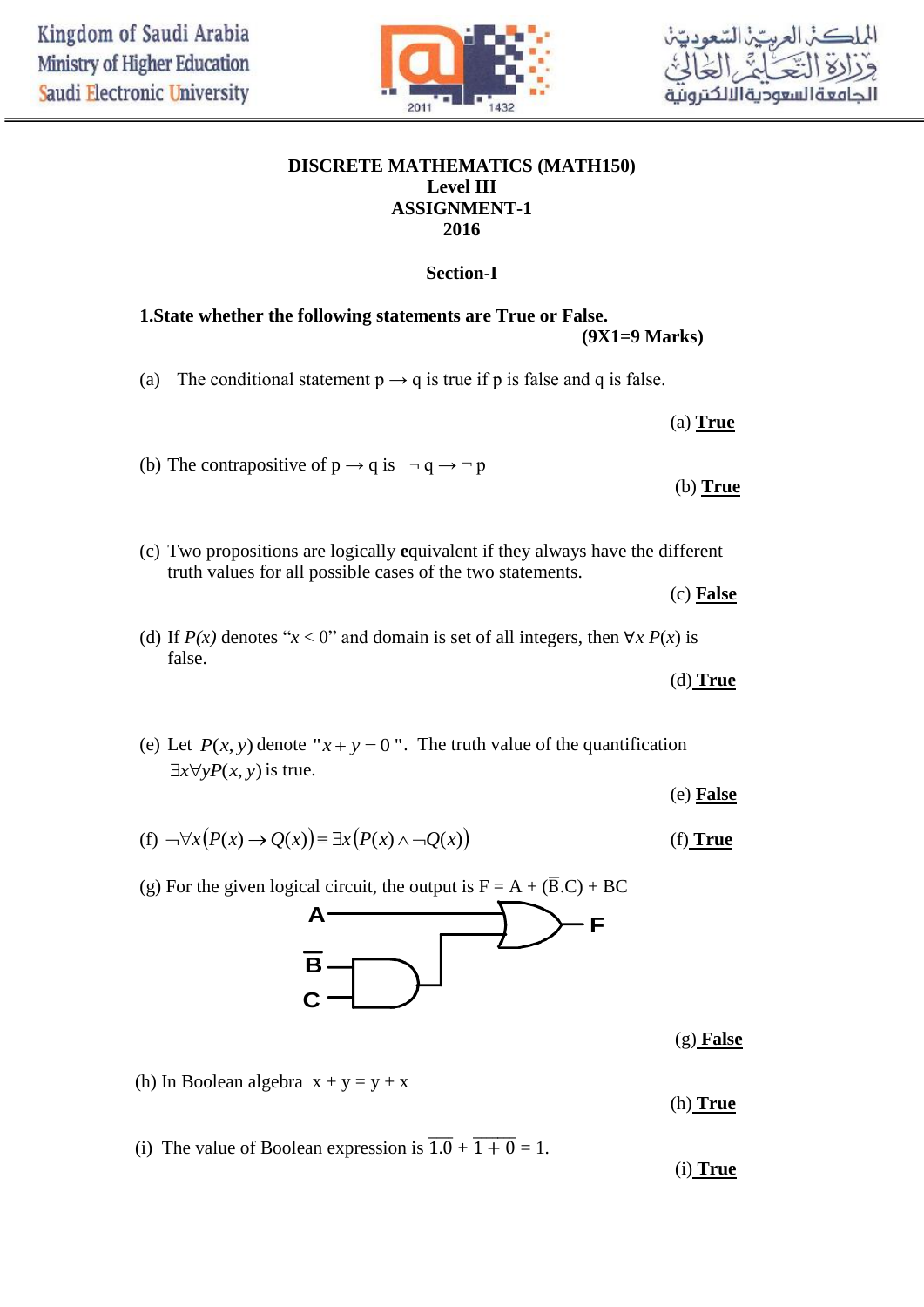## **Section-II**

#### **2. Select one of the alternatives from the following questions as your answer.**

- **(9x1=9 Marks)** (a) How many rows appear in a truth table with three propositions p, q and r?
	- (A) 3
	- (B) 4
	- (C) 6

(D) 8

- (b) Negation of  $p \wedge q$  is
	- $(A) \neg p \wedge q$ (B)  $\neg p \lor q$  $(C)$   $\neg p \vee \neg q$ (D)  $\neg p \land \neg q$
- (c) The compound proposition  $p \wedge (p \vee q)$  is logically equivalent to
	- (A) *p* (B) *q*
	- (C)  $p \wedge q$
	- (D)  $p \vee q$
- (d) The universal quantification  $\forall x P(x)$  is false if

(A)*P(x)* is false for every *x* (B) There is an *x* for which  $P(x)$  is false (C) *P(x)* is true for every *x* (D)*P(x)* is neither true nor false for every *x*

- (e) Proof by Contrapositive (Indirect proof) of the statement  $p \rightarrow q$  is same as proving
	- $(A) \neg p \rightarrow \neg q$  $(B) \neg p \leftrightarrow \neg q$  $(C) \neg q \rightarrow \neg p$ (D)  $q \rightarrow p$
- (f) The sum of two positive integer is always positive. Its logical translation is (A)  $\forall x \exists y ((x > 0) \rightarrow (x + y > 0))$ (B)  $\forall x \exists y ((x > 0) \land (y > 0) \rightarrow (x + y > 0))$ 
	- (C)  $\forall x \forall y ((x > 0) \land (y > 0) \rightarrow (x + y > 0))$
	- (D) None of the above.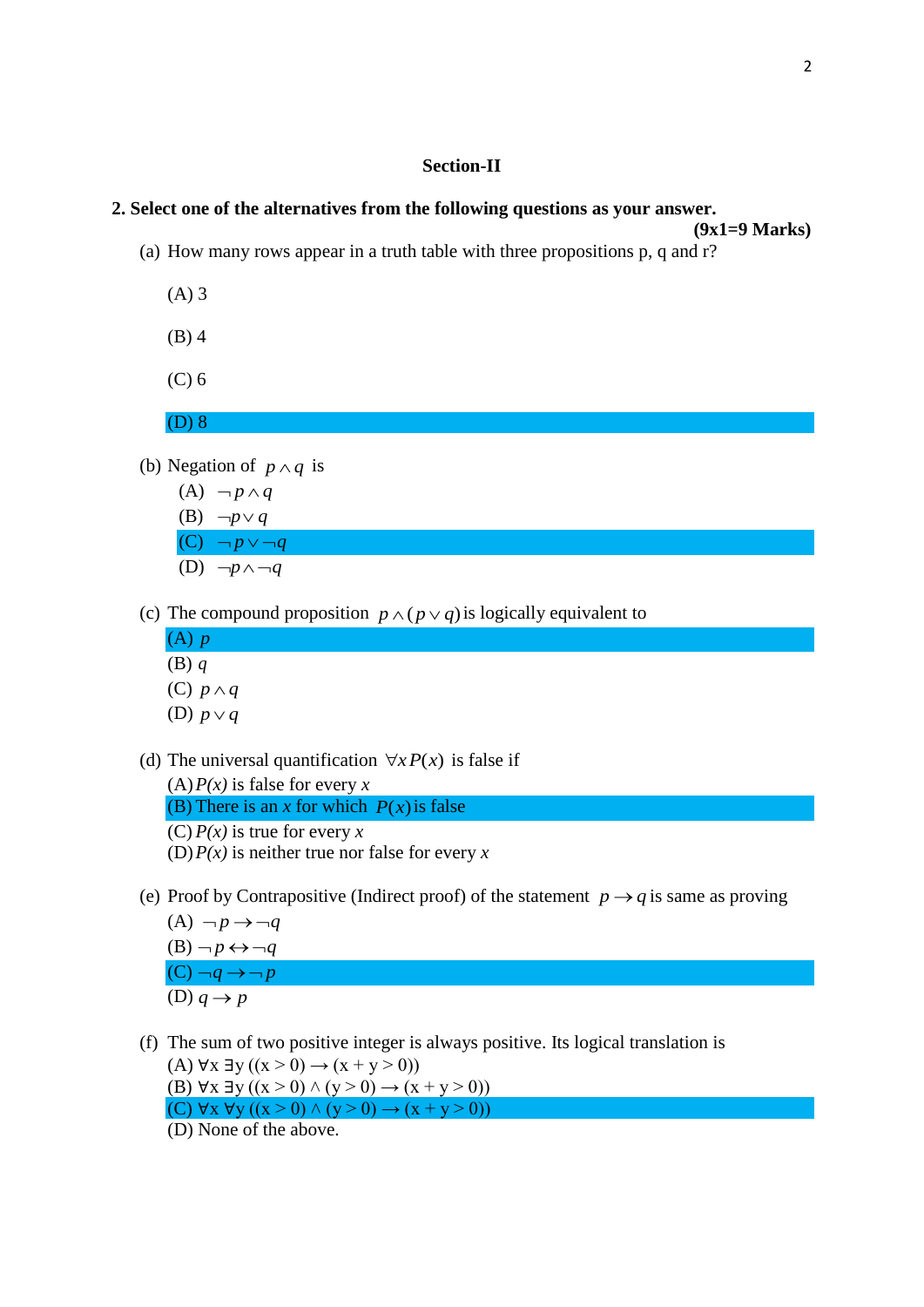- (g) The basic logic gate whose output is the complement of the input is the
	- (A) AND Gate (B) OR Gate (C) Inverter Gate
	- (D) NAND Gate
- (h) The dual of x.  $\bar{z}$  + x.0 +  $\bar{x}$ . 1 +  $(\bar{y}$  +z) is equal to  $(A)(x+z)(x+1)(x+1)(y.\overline{z})$ (B)  $(x+z)$ .  $(x+1)$ .  $(x+0)$ .  $(y, z)$  $(C)$  (x+ $\overline{z}$ ). (x+1). (x+1). (y.z)
	- $(D)(x+z)$ .  $(x+0)$ .  $(x+1)$ .  $(\overline{y}, z)$
- (i) The value of  $\overline{\overline{x} + \overline{y}} + \overline{\overline{x} \cdot \overline{y}}$  is equal to (A) 1 (B) 0  $(C)$  xy + x + y (D)  $x + y + \overline{x \cdot y}$

# **Section-III**

## Answer the following Questions  $(6 \times 2 \text{ marks} = 12 \text{ marks})$

Q 3. By means of a truth table, show that the statement  $p \vee \neg (p \wedge q)$  is a tautology. **Solution**: The Truth table for the given statement is:

|              | $\neg (p \land q)$ | $p v - (p \Lambda q)$ |
|--------------|--------------------|-----------------------|
| $\mathbf{r}$ |                    |                       |
|              | m                  |                       |
| $\mathbf{r}$ | $\mathbf{r}$       |                       |
|              |                    |                       |

Since the given statement has truth-values T for all its entries in the last column, the given statement is a tautology.

Q 4. Find the converse and inverse statements of the statement "If you do your homework, then you will be allowed to play".

**Solution**: Let  $p(x)$ : You do your homework.

 $q(x)$ : You will be allowed to play.

**Converse** for  $p \rightarrow q$  is  $q \rightarrow p$ . "If you will be allowed to play, then you do your homework". **Inverse** for  $p \rightarrow q$  is  $\neg p \rightarrow \neg q$ . "If you do not do your homework, then you will not be allowed to play".

Q 5. Prove that for an integer *n*, if  $n^2$  is odd, then *n* is odd.

**Solution**: Proof by method of contraposition.

Proving the statement  $p \rightarrow q$  is same as proving  $\neg q \rightarrow \neg p$